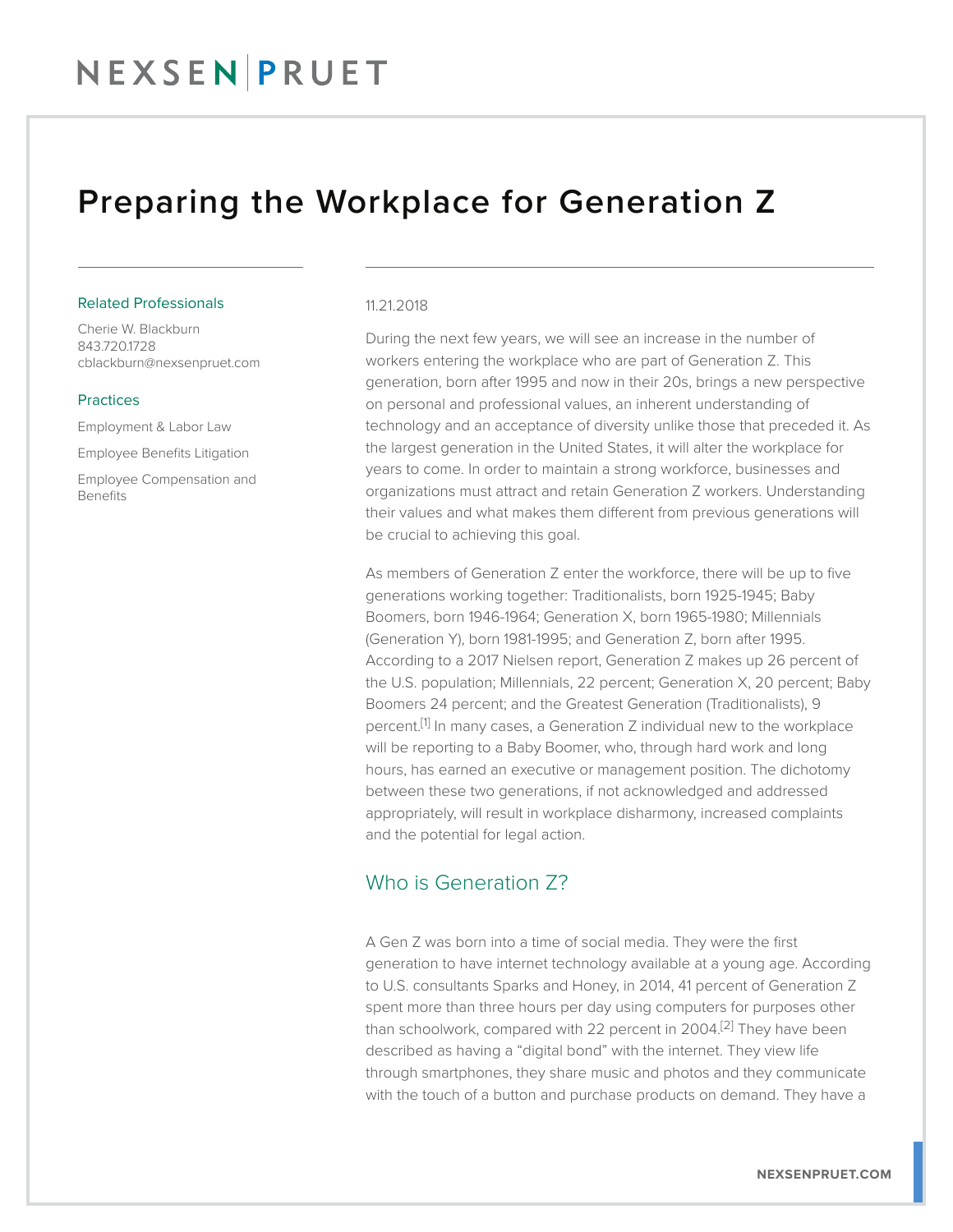## NEXSENPRUET

considerable capacity for processing large amounts of information.

Individuals in Generation Z are the children of Generation  $X^{[3]}$  which is described as having "the least credence in the concept of the American Dream among adult generations."[4] The Great Recession that began in 2008 taught Generation Z to be independent and led to an entrepreneurial mindset that emerged after they saw their parents and older siblings struggle in the workforce.<sup>[5]</sup> Generation Z is the most diverse generation in American history and will likely be the last with a Caucasian majority. Hispanic, African-American, Asian and two or more races (multiracial) make up 47 percent of the Gen Z population.<sup>[6]</sup>

### What is Important to Generation Z?

In her book *Generation Z in the Workplace*, Dr. Candace Steele Flippin looks at the personal and professional values of this segment[7]. She conducted a study in which she asked participants to rank six values in order of importance. Gen Z ranked happiness at the top of the list, with career near the bottom:

- 1. Happiness
- 2. Relationships
- 3. Health
- 4. Financial security
- 5. Career
- 6. Faith[8]

When asked to list the most important element of the American Dream, both men and women in Gen Z put being able to achieve goals at the top and home ownership and building a legacy at the bottom: Men Women 1.Being able to achieve goals 1. Being able to achieve goals 2.Financial security 2. Ability to pursue education 3.Freedom of speech 3. Financial security 4.Ability to pursue an education 4. Freedom of speech 5.Building a legacy 5. Home ownership 6.Home ownership 6. Building a legacy<sup>[9]</sup>

Flippin found that members of Gen Z value "doing well in their role, being able to contribute meaningfully to their workplaces, and making good money."[10]

Gen Z's parents taught them the importance of working hard. They understand there is a need for constant skill development in order to stay relevant, and they are willing to do what it takes – but they expect to be rewarded for their efforts.<sup>[11]</sup> Unlike many Millennials, members of Generation Z want to work independently rather than on teams or in groups. They like to work alone; prefer to have office space to themselves, rather than an open, collaborative workspace; and want to manage their own projects so that their skills and abilities can shine through.<sup>[12]</sup> They do not want to depend on others to get their work done.<sup>[13]</sup>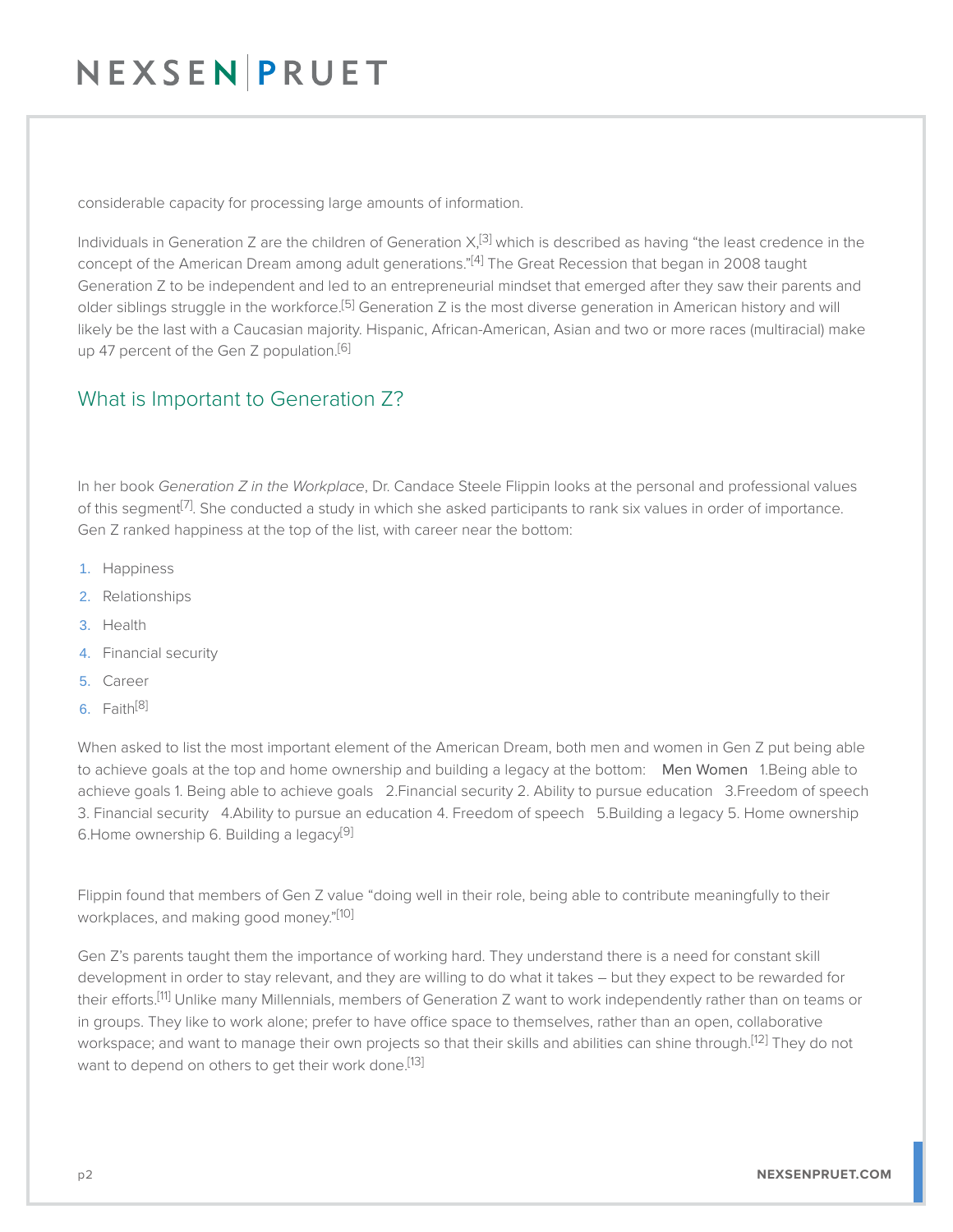## NEXSENPRUET

Their independence and desire for financial security comes, in part, from the effects the economic downturn that began in 2008 had on their family. Many in Gen Z are deciding to forego a four-year college degree to avoid the associated debt, and are entering the workforce straight out of high school with no further education or while taking college classes online. They are entrepreneurial; 72 percent of Gen Z high school students say that they want to start a business, reflecting their desire for independence and financial success.<sup>[14]</sup> Unlike many Baby Boomers, members of Generation Z are not willing to sacrifice a personal life for career success.

### Managing Generation Z

Management should be careful not to stereotype employees who fall within a certain generation as always having a certain set of characteristics. It is, however, helpful for managers to be aware of what drives employees and to understand the differences between one generation and the next. Managing Generation Z as if they were Millennials is not likely to be successful, just as managing Millennials the same as Baby Boomers will not work.

The following are some characteristics of Generation Z that employers should take note of when managing them:

- $\rightarrow$  They are ready and willing to work.
- $\rightarrow$  They want to be fully engaged in work they enjoy.
- $\rightarrow$  They are willing to put in the time and effort to expand their opportunities and get ahead in their careers.
- $\rightarrow$  They need a sense of purpose.
- $\rightarrow$  They want a boss they can respect.
- $\rightarrow$  They want some freedom and autonomy to express their ideas.
- $\rightarrow$  They need to understand their task or assignment and how it fits into the big picture.
- $\rightarrow$  They want someone to listen to their ideas and take them seriously.
- $\rightarrow$  They want to be challenged.

This is not a generation that wants to come to work, do the job assigned and go home. Managers should make rote tasks mean something, and illustrate exactly what the big picture is and explain the worker's role in helping realize it.<sup>[15]</sup> Keeping in mind that a sense of purpose is paramount for these employees, good managers should foster this instinct and point it in constructive directions.[16]

In her study, Flippin asked Generation Z employees to 1) "list one thing you would like your supervisor to start doing to help you be more successful in your role," and 2) list one thing you would like your supervisor to stop doing.<sup>[17]</sup> The respondents identified the following as things their supervisors could do to help them be more successful:

- $\rightarrow$  Provide opportunity and encouragement and freedom to take initiative and move ahead.
- $\rightarrow$  Give clear and detailed communications about directions and expectations.
- $\rightarrow$  Offer more feedback on things well done.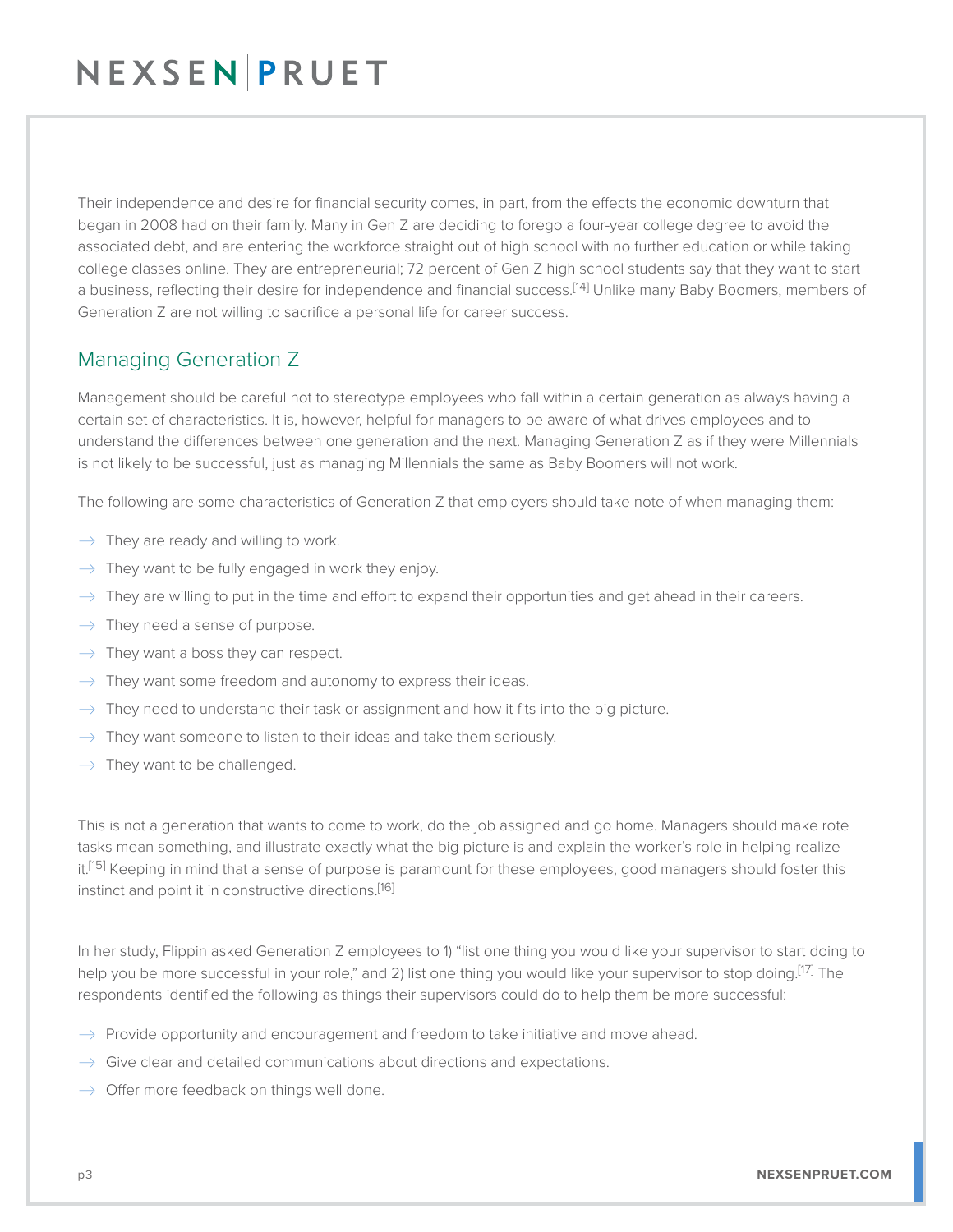## NEXSEN PRUET

- $\rightarrow$  Offer appropriate and continuing training, including cross-training in other departments.
- $\rightarrow$  Be a boss who is kind, respectful, supportive and understanding.<sup>[18]</sup>

Among the actions that Generation Z employees want their supervisors to *stop* doing are micromanaging, playing favoritism, being vague, not being available and treating them like children.[19]

While no employee wants a manager with the above deficiencies, this generation in particular wants clear direction, feedback and communication. Managers should provide opportunities for Gen Z employees to increase their skills and share their ideas. They should trust the employee's abilities unless proven otherwise, and provide regular feedback, not only as to how the employee is performing, but also how his or her performance affects the team, project and organization as a whole. Simply providing a numbered score or a "needs improvement" on an evaluation without further feedback is not effective management.

For those supervisors who understand what motivates a Generation Z employee, and who manage accordingly, the reward can be a hardworking and successful employee who makes a valuable contribution to the organization. Given the attributes that are important to Generation Z employees, they are likely to become successful managers of those who follow.

*Our Insights are published as a service to clients and friends. They are intended to be informational and do not constitute legal advice regarding any specific situation.*

[1] Nielsen Total Audience Report: Q1 2017, July 12, 2017, http://www.nielsen.com/us/en/insights/reports/2017/the-nielsen-total-audience-reportq1-2017.html

[2] Sparks and Honey, "Meet Generation Z: Forget Everything You Learned About Millennials," June 17, 2014, p. 39.

[3] Williams, Alex, "Move Over Millennials, Here Comes Generation Z," The New York Times, September 18, 2015.

[4] Frank N. Magid Associates, "The First Generation of the Twenty First Century." Archived 4 March 2016 at the Wayback Machine. 30 April 2012 [5] Dupont, Stephen, "Move Over Millennials, Here Comes Generation Z: Understanding the 'New Realists' Who Are Building the Future," Public Relations Tactics. Public Relations Society of America, December 10, 2015.

[6] Villa, Jose, "Multiracial Gen Z And The Future Of Marketing," Media Post, September 3, 2015 (https:// www.mediapost.com/publications/ article/257641/multiracial-gen-z-and-the-future-of-marketing.html).

[7] Flippin, Dr. Candace Steele*, Generation Z In the Workplace,* 2017, pp. 12 – 13.

[8] *Id.*

[9] *Id* at pp. 16 – 17.

[10] *Id.* at p 27.

[11] Patel, Deep, "8 Ways Generation Z Will Differ From Millennials In The Workplace," forbes.com, September 21, 2017.